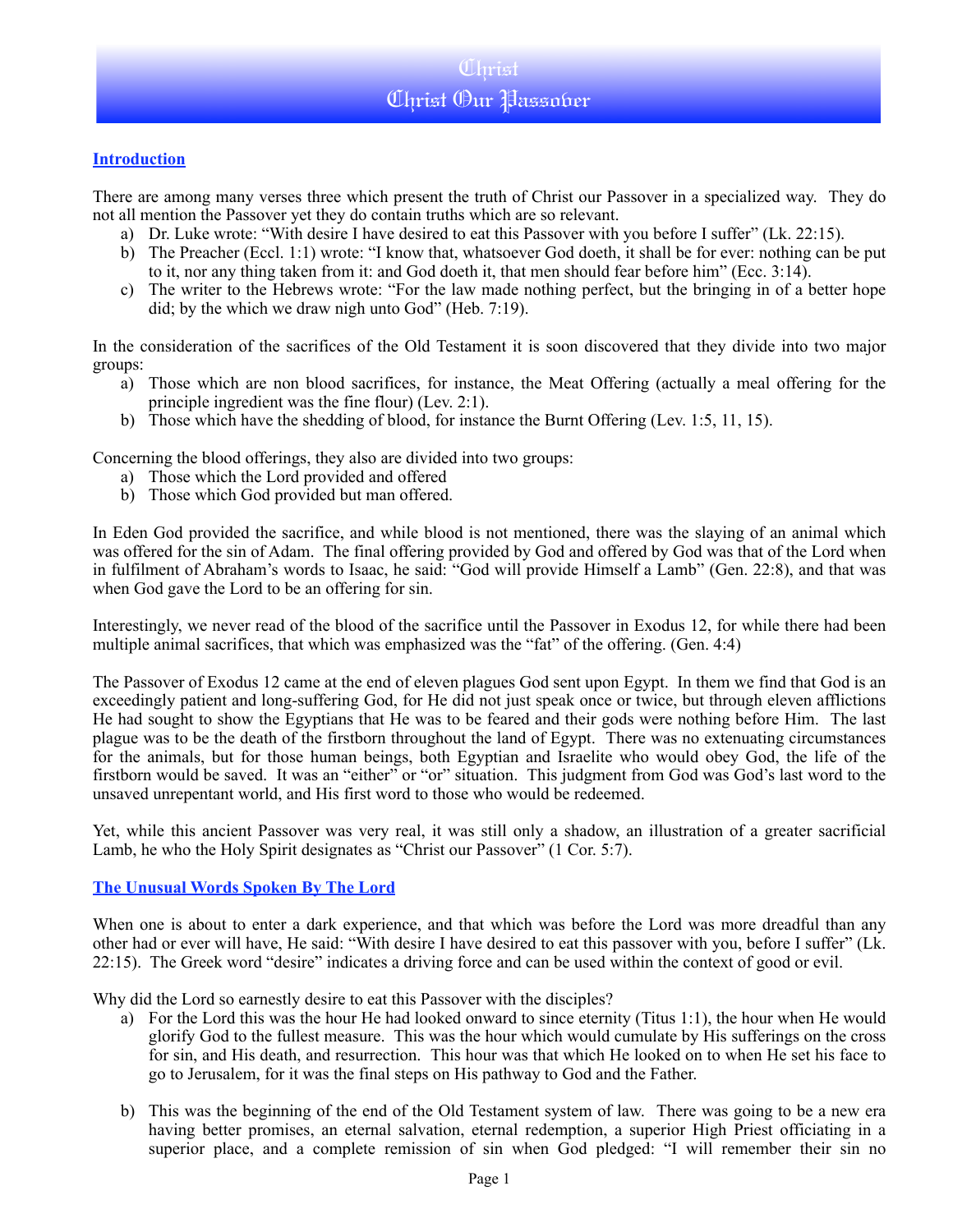### Christ Christ Our Passover

more" (Jer. 31:34). The animal sacrifical system which had lasted for approximately 1400 years was not pleasing to God, for those sacrifices could never fully take away sin. It was a system which spelt death, was so much dependent on man keeping the law, and had been shown to be a complete failure. Despite being a Holy law, and with the best of intentions, and men who worked constantly in the purpose of God, the final answer was it "Could never take away sin". We must ask, "How could the God whose ways are perfect ever be satisfied with sacrifices that could never function as He desired, and what sort of a sacrifice would be acceptable to Him?"

- c) That which the ancient sacrifices could never do but that the sacrifice of Christ could do. Let it be noted that when we speak of the ancient sacrifices we are speaking of the whole law, and the message in a nutshell is that the law can never take away sin. It is simply to show us how far short we are.
	- i) The ancient sacrifices could never cleanse the conscience, but the blood of Christ can. How emphatically the writer to the Hebrews records for us, as He compares the many sacrifices that could never cleanse and the one sacrifice of Christ: "How much more shall the blood of Christ, who through the eternal Spirit offered himself without spot to God, purge your conscience from dead works to serve the living God?" (Heb. 9:14)
	- ii) The ancient sacrifices could never give to man fullness of fellowship with God. The people lived outside the Tabernacle court, and only one man on one day of the year could approach God (Lev. 16:34; Heb. 9:7), but now through the sacrificial death of the Lord redeemed man is told to: "Come boldly unto the Throne of grace" (Heb. 4:16). Furthermore, Christ our Forerunner has entered Heaven, and as such is the Guarantor of our entrance.
	- iii) The ancient sacrifices could never provide a perfect High Priest who would ever live and constantly be able to succour and sympathize with His people as they walk this earthly pathway. But now through the Passover sacrifice of Christ, we have a High Priest who not only lives forever, but has taken hold of the seed of Abraham and will keep us (Heb. 2:16; 7:25).
	- iv) The ancient sacrifices could never deal with man's fallen nature. Man has a triplicate problem:
		- (a) That which he does, the sins he commits (Rom. chs. 1-5)
		- (b) That which he has inherited from his ancestor Adam, a relationship under condemnation (Rom. chs. 5-7)
		- (c) The sin nature imbedded in him (Rom. Ch.7)

How could the Holy God ever have fellowship with such an individual? It was an impossibility. God cannot change and neither can man if left to himself, no matter what he tries. However, such is the sacrifice of Christ that all my sins, my natural impulses, conscious ones and those committed unconsciously, sins by commission and sins by omission, all can be eradicated through the substitutionary sacrifice of Christ. What I am by my relationship to Adam is another major problem for God can forgive what I do but cannot forgive what I am! That old relationship had to be completely severed and the nature of God implanted in me. That could only be done by the death of Christ, thus severing the old relationship and His resurrection which put me into a new relationship of fellowship with God. What about the sin imbedded in me? For that I need power to overcome its natural impulses, and that is through the power of the Holy Spirit indwelling me, and the power of the resurrected life of Christ being outlived through me.

v) The ancient sacrifices could never show the heart of God in His love. They indicated that God was holy therefore, the sacrifices had to be without blemish or spot. In a very limited way they indicated that God longed for fellowship with His people, but they did not and they could not really reveal the fulness of the love of God. Under the Old Covenant he told them that He loved them and it was demonstrated in His care for them, but how genuine was His love. Suddenly we read the most startling words: "God commendeth His love toward us, in that, while we were yet sinners, Christ died for us" (Rom. 5:8). Don't you see it? God would say, I love you so much I gave the Son of my love, my beloved Son to be your substitute. And wait for it, He paid the full